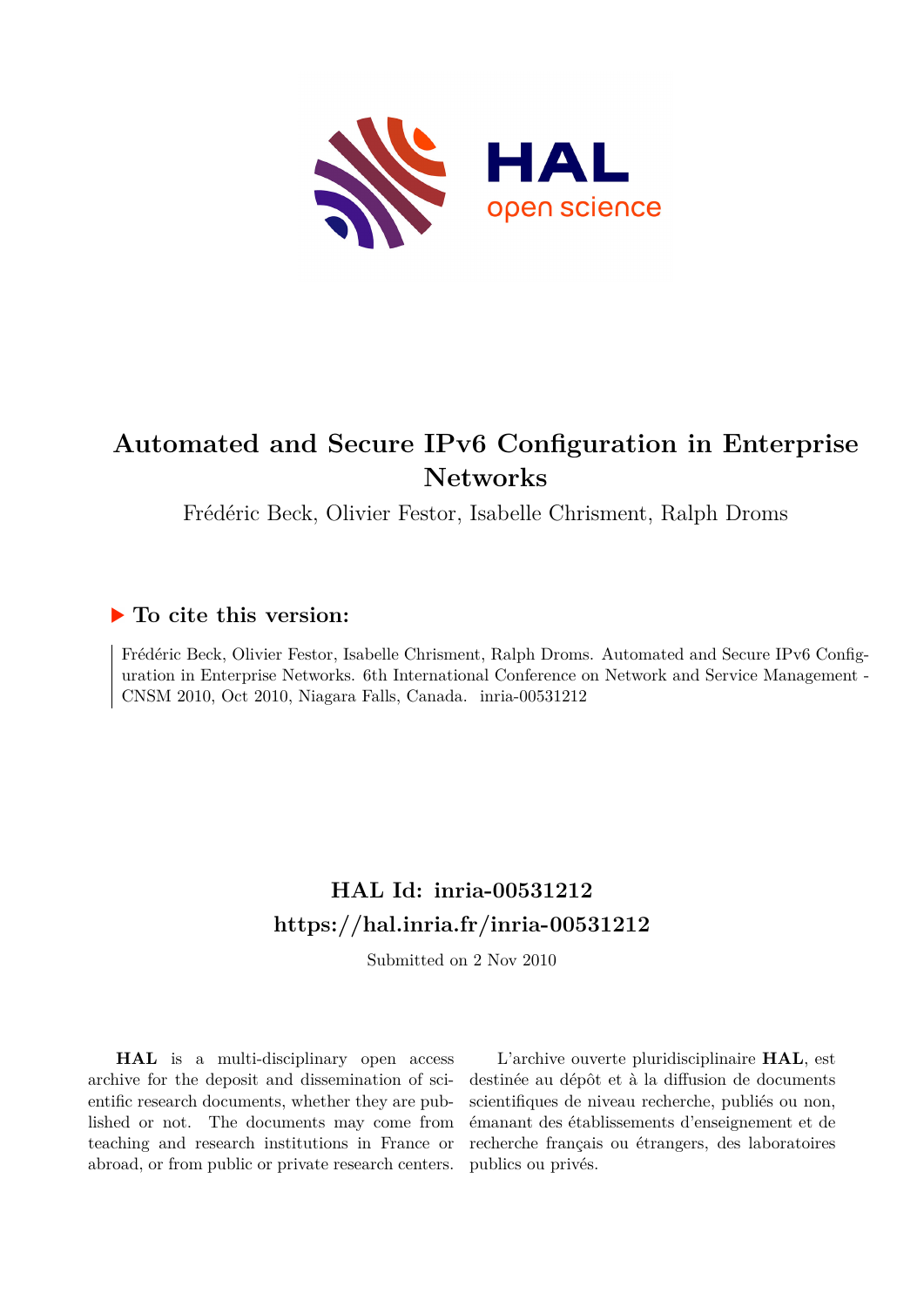# Automated and Secure IPv6 Configuration in Enterprise Networks

Frederic Beck, Olivier Festor INRIA Nancy - Grand Est Research Center CS 20101

54603 Villers-lès-Nancy Cedex, France Email: {frederic.beck,olivier.festor}@inria.fr

Isabelle Chrisment LORIA - ESIAL Nancy-Université Campus Scientifique - BP 239 54506 Vandoeuvre-ls-Nancy Cedex, France Email: isabelle.chrisment@loria.fr

Ralph Droms Cisco Systems 200 Beaver Brook Road Boxborough, MA 01719, US Email: rdroms@cisco.com

*Abstract*— Over the last decade, IPv6 has established itself as the most mature network protocol for the future Internet. Its recent deployment in core networks of operators, its availability to end customers of multiple ISPs together with the availability of native access to large services like Google assess the increasing penetration of IPv6.

While its deployment from the inside of the network leading to the edges is successful, the transition remains an issue today for many enterprises which see it as a tedious and error prone task for network administrators.

To fill this gap, we present the necessary algorithms and provide the supporting tools to enable this transition to become automatic. Based on a model of an IPv4 network, we describe the algorithms to build an optimized IPv6 adressing scheme and to automatically generate the adequate security plan as well as the corresponding configurations for the different devices in the network.

#### I. INTRODUCTION

IP networks are widely spread and used in many different applications and domains. Their growth continues at an amazing rate sustained by its high penetration in both the home networks and the mobile markets. Although often postponed thanks to tricks like NAT, the exhaustion of available addresses, and other scale issues like routing tables explosion will occur in a near future.

IPv6 [1] was defined with a bigger address space (128 bits) and comes along with new built-in services (address autoconfiguration [2], native IPSec, routes aggregation, simplified header...). Despite its slow start, IPv6 is today more than ever the most mature network protocol for the future Internet. To faster its acceptance and deployment, it has however to offer capabilities reducing and often eliminating the man in the loop. We are convinced that such features are also required for the evolutionary aspects of an IP network, the transition from IPv4 to IPv6 being an essential one. Many network administrators are indeed reluctant to deploy IPv6 because they do not fully master the protocol itself and because they do not have sufficiently rich algorithmic support to seamlessly manage the transition from their IPv4 networks to IPv6. To address this issue, we investigate, design and aim at implementing a transition framework with the objective of making it selfmanaged.

The contributions of this paper are :

1) a set of algorithms that automate the generation of the IPv6 addressing scheme for an IPv4 enterprise network that can be enriched with on-the fly administrator constraints;

- 2) an algorithm that generates the security configuration of firewalls for the newly created IPv6 addressing plan;
- 3) the description of a fully operational, openly available and extensively tested in real environments transition engine that also propagates on-demand the configuration to the devices.

The structure of the paper is as follows. In Section II, we describe the network modeling we used and the algorithms we defined to enable an automatic addressing and configuration of an IPv6 network. Section III focuses on the security aspects, where the security plan of the new IPv6 network is automatically derived. We evaluate and validate in Section IV our transition engine implementation through various scenarios. Section V reviews related work on IPv6 deployment. In Section VI we conclude this paper.

#### II. IPV6 ADDRESSING

We address enterprise networks as defined in [3], i.e. networks that have multiple internal links, one or more routers interconnections to one ore more Internet Service Providers (ISP). We assume that the IPv6 network has to be built without direct mapping from IPv4 to IPv6 addressing.

#### *A. Network Model*

The network topology is modeled by an oriented graph where a vertex consists of a router or a network (end-user or interconnection). An edge connects either two routers via a point-to-point network or a router to a network. This graph provides a logical view of the network to be deployed. The root of the graph is the border router connected to the IPv6 Internet. There will be as many graphs as border routers that are connected to an ISP. The interconnection between a border router and the IPv6 provider is not considered in our model. We only consider this interconnection from the filtering point of view, as firewall rules will be set at the border to protect the network. Inside the network, the IPv6 connection is seen as native.

To offer the possibility to the administrators to express their needs and requirements, we defined a set of constraints that our algorithms use to define the addressing plan or security policy. These constraints allow an administrator, for example,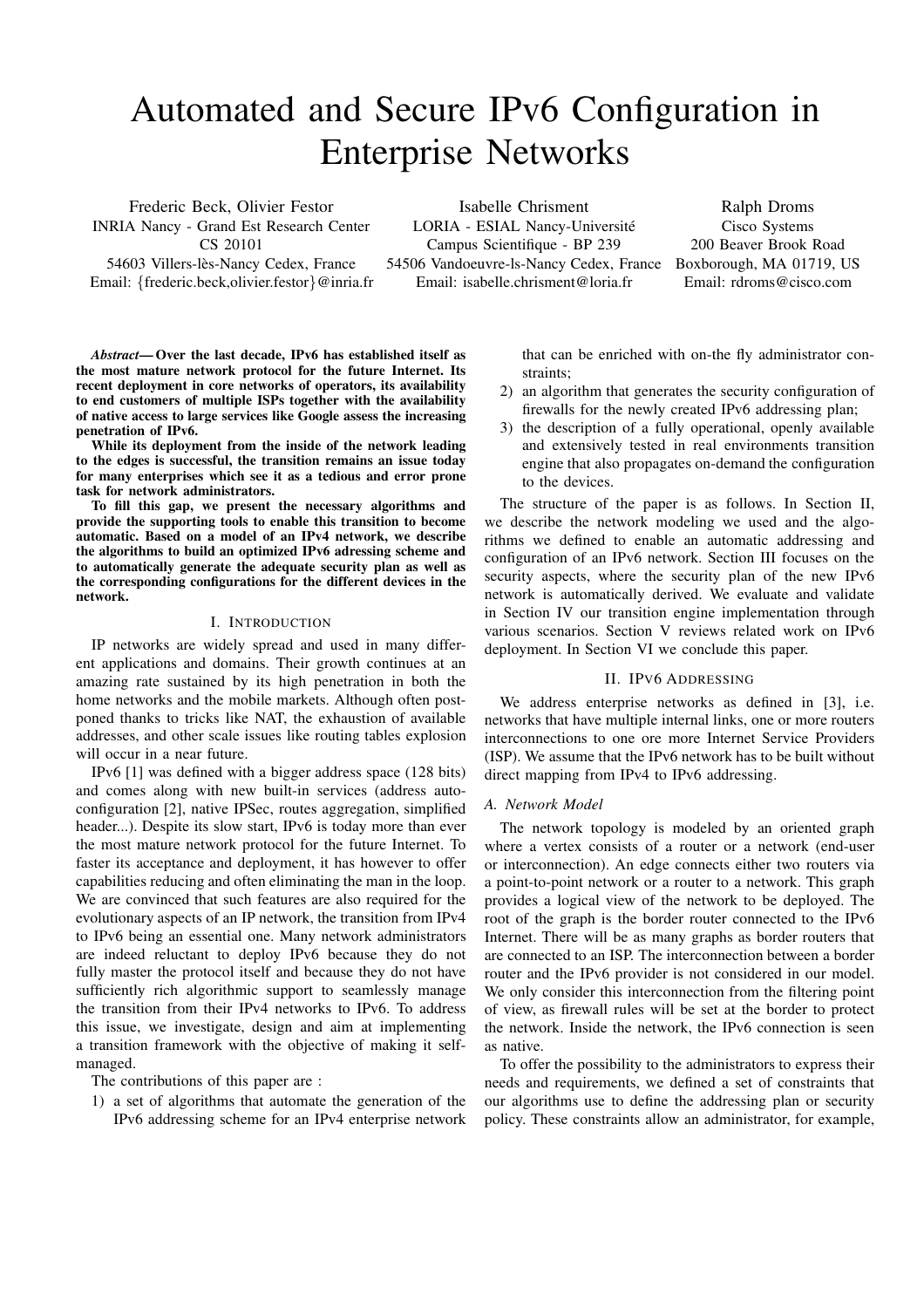to force a prefix on a subnet or link, to force the upstream router in case of multihoming, to reserve some prefixes on a router for network provisioning, or to specify the behavior of a particular subnet (e.g. DMZ or IPv4 NAT). We focus on network devices and do not modify or configure anything on the end hosts.

#### *B. Metric*

One of the main issue for addressing is the aggregation of IPv6 prefixes. The generated addressing plan must strictly respect the aggregation and must minimize the number of used prefixes.

To achieve this goal, a metric is calculated on each interface, before being summed at the router level.

The metric is the number of /64 prefixes that a router needs to address the networks under its authority. To respect the aggregation issue, the metric must be a power of 2. Therefore if a router needs  $k$  end-networks, it has to announce a metric equal to  $2^q$  so that  $2^{q-1} < k \leq 2^q$ . Another value of this metric is to enable the direct deduction of the aggregated prefix length. A metric of M involves a prefix length of  $64-\log_2 M$ .

We define four types of related metrics :

- *reserved metric*: enables provisioning of network prefixes at the router level: e.g. if a new interface has to be added on the router
- *reserved metric per interface*: enables provisioning of network prefixes at the interface level: e.g. if a new child router has to be added on an existing interface
- *local metric per interface*: the number of outgoing links or out-degrees for a given interface, i.e. the number of links issued from this interface that we have to address
- *child metrics*: the metrics announced by the successors, it is a tuple <successor id, nb /64 required, interface to successor>

This metric is propagated from the vertices without successors we called leaves (end-router or end-network) to the root.

Let  $N_{iv} = L_{iv} + R_{iv} + \sum_{n}^{Nbsuccessors} M_{ni}$  where  $L_{iv}$  is the local metric of the interface i of the vertex v,  $R_{iv}$  its reserved metric, and  $M_{ni}$  the metric announced by the child n via the interface i.

We calculate the announced metric  $M_{iv}$  for each interface i of a the vertex v as the closest power of 2 of  $N_{iv}$ :

$$
M_{iv} = \begin{cases} 1 & \text{if } N_{iv} = 1 ; \\ 2^{\lfloor \log_2 (N_{iv} - 1) \rfloor + 1} & i f N_{iv} > 1. \end{cases}
$$
 (1)

Let  $N_v = R_v + \sum_{i}^{Interfaces} M_{iv}$  with  $R_v$  the reserved metric of the vertex  $v$ .

The announced metric for the vertex  $v$  is then calculated as as the closest power of 2 of  $N_v$ :

$$
M_v = \begin{cases} 1 & if N_v = 1 ;\\ 2^{\lfloor \log_2 (N_v - 1) \rfloor + 1} & if N_v > 1. \end{cases}
$$
 (2)

In the example depicted in Figure 1, the metric to advertise for A would be:  $M_A = 8$ . Indeed  $N_A = M_{\epsilon th1} + M_{\epsilon th2} +$  $R_A = 6$  and the next closest power of 2 is  $2^3 = 8$ . Therefore,



Fig. 1. Propagation example

A will demand a /61, and will be able to assign a /62 on eth1, and a /64 on eth2.

We defined a propagation algorithm whose principle is as follows (cf. Algorithm 1)

Algorithm 1: Metric Propagation Algorithm

| <b>Algorithm</b><br><b>Routine</b> announce metric(v:vertex)<br><b>Begin</b><br>Mark $v$<br>$R_v$ = get reserved metric(v)<br>$N_{\eta} = R_{\eta}$<br><b>ForEach</b> i Of interfaces of v Do<br>$N_{i_{1}} = R_{i_{1}} + L_{i_{2}}$<br><b>ForEach</b> successor s <b>Of</b> v via interface i <b>Do</b><br>If s not marked Then<br>$M_s$ = announce metric(successor)<br>$N_{iv} = N_{iv} + M_s$<br>Endif<br><b>EndFor</b><br>$M_{iv}$ = get metric to adv( $N_{iv}$ )<br>$N_v = N_v + M_{in}$ |  |
|-------------------------------------------------------------------------------------------------------------------------------------------------------------------------------------------------------------------------------------------------------------------------------------------------------------------------------------------------------------------------------------------------------------------------------------------------------------------------------------------------|--|
|                                                                                                                                                                                                                                                                                                                                                                                                                                                                                                 |  |
|                                                                                                                                                                                                                                                                                                                                                                                                                                                                                                 |  |
|                                                                                                                                                                                                                                                                                                                                                                                                                                                                                                 |  |
|                                                                                                                                                                                                                                                                                                                                                                                                                                                                                                 |  |
|                                                                                                                                                                                                                                                                                                                                                                                                                                                                                                 |  |
|                                                                                                                                                                                                                                                                                                                                                                                                                                                                                                 |  |
|                                                                                                                                                                                                                                                                                                                                                                                                                                                                                                 |  |
|                                                                                                                                                                                                                                                                                                                                                                                                                                                                                                 |  |
|                                                                                                                                                                                                                                                                                                                                                                                                                                                                                                 |  |
|                                                                                                                                                                                                                                                                                                                                                                                                                                                                                                 |  |
|                                                                                                                                                                                                                                                                                                                                                                                                                                                                                                 |  |
|                                                                                                                                                                                                                                                                                                                                                                                                                                                                                                 |  |
|                                                                                                                                                                                                                                                                                                                                                                                                                                                                                                 |  |
|                                                                                                                                                                                                                                                                                                                                                                                                                                                                                                 |  |
|                                                                                                                                                                                                                                                                                                                                                                                                                                                                                                 |  |
|                                                                                                                                                                                                                                                                                                                                                                                                                                                                                                 |  |
| <b>EndFor</b>                                                                                                                                                                                                                                                                                                                                                                                                                                                                                   |  |
| $M_v = get$ metric to adv( $N_v$ )                                                                                                                                                                                                                                                                                                                                                                                                                                                              |  |
| <b>Return</b> $(M_v)$                                                                                                                                                                                                                                                                                                                                                                                                                                                                           |  |
| End                                                                                                                                                                                                                                                                                                                                                                                                                                                                                             |  |

The metric and its propagation can be summarized in figure 2.

#### *C. Addressing algorithm*

The addressing algorithm is then executed from the root to the leaves as described below in the prefix assignment Algorithm 2. As input, we give the prefix of the site which is delegated to the root.

On each router, the per interface needs have already been propagated and calculated during the metric propagation. The need of an interface or a child is, as we wrote in the previous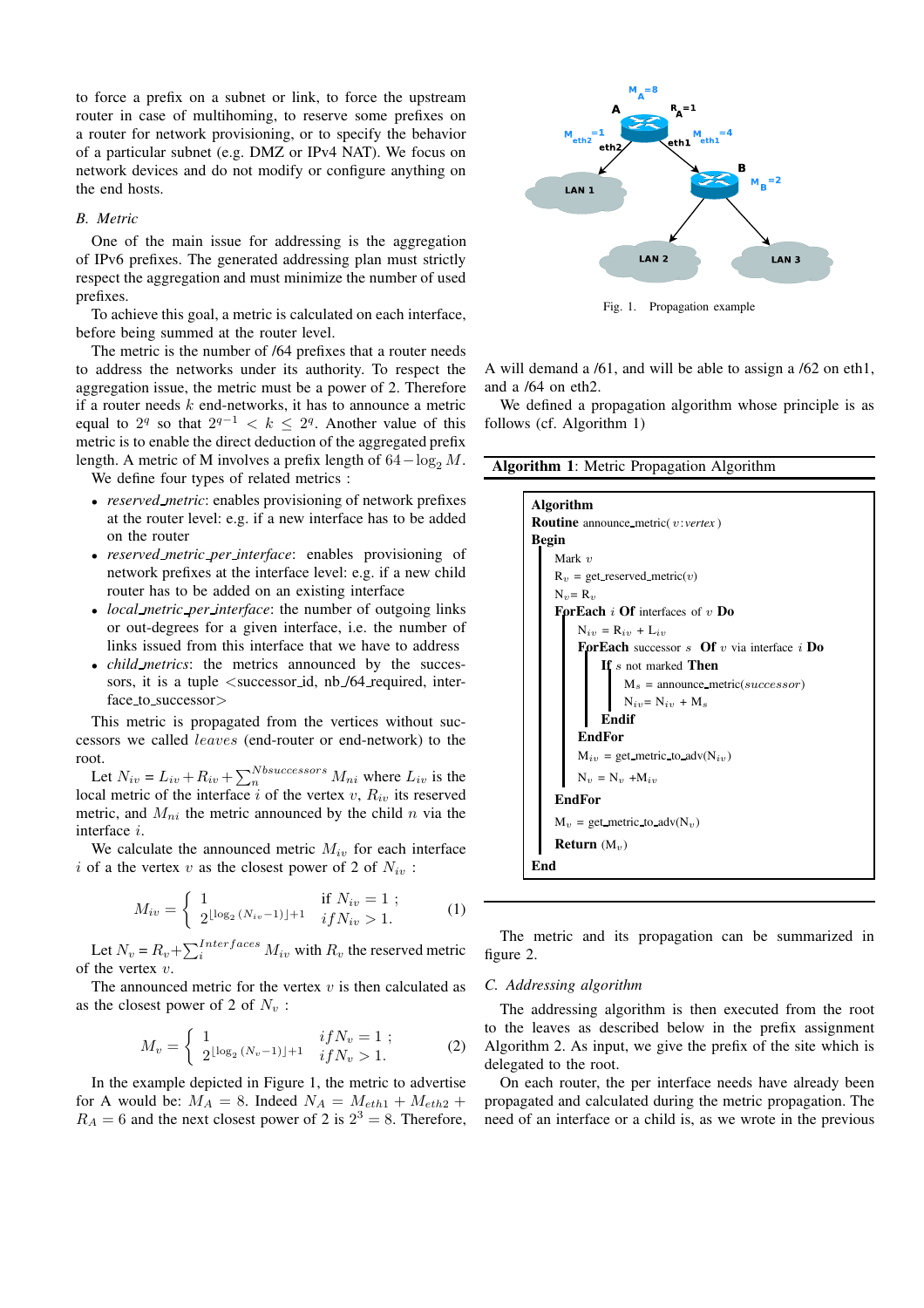

Fig. 2. Metric Propagation Summary

section, a <*id,metric,interface*> tuple, where *id* is the child or interface identifier, *metric* the metric announced by the child or calculated on an interface, and *interface* is the local interface on the router on which the child is connected or null if the tuple stands for an interface need.

When assigning prefixes to its interfaces or children, in the routine *assign aggregated prefix()*, each router has already been delegated a prefix matching its needs, which is either the site prefix when the algorithm is running at the border, or a prefix delegated by the parent otherwise.

First, it assigns an aggregated prefix to each of its interfaces. All prefixes that have not been assigned are kept in a list of prefixes globally available at the router level. Namely, if we use the reserved metric at the router level, the reserved prefixes will be kept in that list.

Then, on each interface, prefixes are assigned to each child (router, network or link interconnecting routers) according to the metric it announced. As it was done at the router level, all non-assigned prefixes are stored in a list of available prefixes.

Finally, the router configures addresses on all links end points and calls the *delegate prefix()* routine to its successors.

Other variables and routines are used :

- *prefix<sub>I</sub>* is the current candidate prefix to be assigned to the interface I.
- $prefix_C$  is the current candidate prefix to be assigned to the child C.
- *divide()*: divides a prefix of length X in two prefixes of length X+1.
- *get prefix len*: takes a metric as entry, and returns the prefix length required to fulfill the metric needs.
- *get match prefix*: gets in the list of available prefixes the one with the smallest mask equal or bigger to the

#### Algorithm 2: Prefix Assignment Algorithm

| <b>Routine</b> delegate prefix( $v:vertex$ )<br><b>Begin</b><br>Mark $v$<br>assign aggregated prefix $(v)$<br><b>ForEach</b> successor $s$ <b>Of</b> of router $v$ <b>Do</b><br>If s not marked Then<br>delegate $prefix(s)$<br>Endif<br><b>EndFor</b><br>End<br><b>Routine</b> assign_aggregated_prefix(self:router)<br><b>Begin</b><br><b>ForEach 1 Of</b> interfaces of self Do<br>$\langle I,$ metric <sub>I</sub> , interface <sub>I</sub> $\rangle$ = get needs interface(I)<br>required_length = get_prefix_len(metric <sub>I</sub> )<br>$prefix_I = get\_match\_prefix(self, metric_I)$<br>remove available prefix(self, $prefix_I)$<br>While $len(prefix_I) \ne required\ length$ Do<br>$\langle P_1, P_2 \rangle$ = divide( <i>prefix<sub>1</sub></i> )<br>$prefix_I = P_1$<br>append_available_prefix(self, $P_2$ )<br>EndWhile<br>assign prefix interface(I, $prefix_I$ )<br>EndFor<br><b>ForEach</b> $C$ Of children of self Do<br>$\langle C, \text{metric}_C, \text{interface}_C \rangle$ = get needs child(C)<br>iface = get_iface(interface <sub>C</sub> )<br>required_length = get_prefix_len(metric $_C$ )<br>$prefix_C = get$ match prefix(iface, metric <sub>C</sub> )<br>remove available iface( $prefix_C$ )<br>While $len(prefix_C) \ne required$ length Do<br>$\langle P_1, P_2 \rangle$ = divide( <i>prefixc</i> ) | Algorithm        |
|----------------------------------------------------------------------------------------------------------------------------------------------------------------------------------------------------------------------------------------------------------------------------------------------------------------------------------------------------------------------------------------------------------------------------------------------------------------------------------------------------------------------------------------------------------------------------------------------------------------------------------------------------------------------------------------------------------------------------------------------------------------------------------------------------------------------------------------------------------------------------------------------------------------------------------------------------------------------------------------------------------------------------------------------------------------------------------------------------------------------------------------------------------------------------------------------------------------------------------------------------------------------------------------------------------------------------------------------|------------------|
|                                                                                                                                                                                                                                                                                                                                                                                                                                                                                                                                                                                                                                                                                                                                                                                                                                                                                                                                                                                                                                                                                                                                                                                                                                                                                                                                              |                  |
|                                                                                                                                                                                                                                                                                                                                                                                                                                                                                                                                                                                                                                                                                                                                                                                                                                                                                                                                                                                                                                                                                                                                                                                                                                                                                                                                              |                  |
|                                                                                                                                                                                                                                                                                                                                                                                                                                                                                                                                                                                                                                                                                                                                                                                                                                                                                                                                                                                                                                                                                                                                                                                                                                                                                                                                              |                  |
|                                                                                                                                                                                                                                                                                                                                                                                                                                                                                                                                                                                                                                                                                                                                                                                                                                                                                                                                                                                                                                                                                                                                                                                                                                                                                                                                              |                  |
|                                                                                                                                                                                                                                                                                                                                                                                                                                                                                                                                                                                                                                                                                                                                                                                                                                                                                                                                                                                                                                                                                                                                                                                                                                                                                                                                              |                  |
|                                                                                                                                                                                                                                                                                                                                                                                                                                                                                                                                                                                                                                                                                                                                                                                                                                                                                                                                                                                                                                                                                                                                                                                                                                                                                                                                              |                  |
|                                                                                                                                                                                                                                                                                                                                                                                                                                                                                                                                                                                                                                                                                                                                                                                                                                                                                                                                                                                                                                                                                                                                                                                                                                                                                                                                              |                  |
|                                                                                                                                                                                                                                                                                                                                                                                                                                                                                                                                                                                                                                                                                                                                                                                                                                                                                                                                                                                                                                                                                                                                                                                                                                                                                                                                              |                  |
|                                                                                                                                                                                                                                                                                                                                                                                                                                                                                                                                                                                                                                                                                                                                                                                                                                                                                                                                                                                                                                                                                                                                                                                                                                                                                                                                              |                  |
|                                                                                                                                                                                                                                                                                                                                                                                                                                                                                                                                                                                                                                                                                                                                                                                                                                                                                                                                                                                                                                                                                                                                                                                                                                                                                                                                              |                  |
|                                                                                                                                                                                                                                                                                                                                                                                                                                                                                                                                                                                                                                                                                                                                                                                                                                                                                                                                                                                                                                                                                                                                                                                                                                                                                                                                              |                  |
|                                                                                                                                                                                                                                                                                                                                                                                                                                                                                                                                                                                                                                                                                                                                                                                                                                                                                                                                                                                                                                                                                                                                                                                                                                                                                                                                              |                  |
|                                                                                                                                                                                                                                                                                                                                                                                                                                                                                                                                                                                                                                                                                                                                                                                                                                                                                                                                                                                                                                                                                                                                                                                                                                                                                                                                              |                  |
|                                                                                                                                                                                                                                                                                                                                                                                                                                                                                                                                                                                                                                                                                                                                                                                                                                                                                                                                                                                                                                                                                                                                                                                                                                                                                                                                              |                  |
|                                                                                                                                                                                                                                                                                                                                                                                                                                                                                                                                                                                                                                                                                                                                                                                                                                                                                                                                                                                                                                                                                                                                                                                                                                                                                                                                              |                  |
|                                                                                                                                                                                                                                                                                                                                                                                                                                                                                                                                                                                                                                                                                                                                                                                                                                                                                                                                                                                                                                                                                                                                                                                                                                                                                                                                              |                  |
|                                                                                                                                                                                                                                                                                                                                                                                                                                                                                                                                                                                                                                                                                                                                                                                                                                                                                                                                                                                                                                                                                                                                                                                                                                                                                                                                              |                  |
|                                                                                                                                                                                                                                                                                                                                                                                                                                                                                                                                                                                                                                                                                                                                                                                                                                                                                                                                                                                                                                                                                                                                                                                                                                                                                                                                              |                  |
|                                                                                                                                                                                                                                                                                                                                                                                                                                                                                                                                                                                                                                                                                                                                                                                                                                                                                                                                                                                                                                                                                                                                                                                                                                                                                                                                              |                  |
|                                                                                                                                                                                                                                                                                                                                                                                                                                                                                                                                                                                                                                                                                                                                                                                                                                                                                                                                                                                                                                                                                                                                                                                                                                                                                                                                              |                  |
|                                                                                                                                                                                                                                                                                                                                                                                                                                                                                                                                                                                                                                                                                                                                                                                                                                                                                                                                                                                                                                                                                                                                                                                                                                                                                                                                              |                  |
|                                                                                                                                                                                                                                                                                                                                                                                                                                                                                                                                                                                                                                                                                                                                                                                                                                                                                                                                                                                                                                                                                                                                                                                                                                                                                                                                              |                  |
|                                                                                                                                                                                                                                                                                                                                                                                                                                                                                                                                                                                                                                                                                                                                                                                                                                                                                                                                                                                                                                                                                                                                                                                                                                                                                                                                              |                  |
|                                                                                                                                                                                                                                                                                                                                                                                                                                                                                                                                                                                                                                                                                                                                                                                                                                                                                                                                                                                                                                                                                                                                                                                                                                                                                                                                              |                  |
|                                                                                                                                                                                                                                                                                                                                                                                                                                                                                                                                                                                                                                                                                                                                                                                                                                                                                                                                                                                                                                                                                                                                                                                                                                                                                                                                              |                  |
|                                                                                                                                                                                                                                                                                                                                                                                                                                                                                                                                                                                                                                                                                                                                                                                                                                                                                                                                                                                                                                                                                                                                                                                                                                                                                                                                              |                  |
|                                                                                                                                                                                                                                                                                                                                                                                                                                                                                                                                                                                                                                                                                                                                                                                                                                                                                                                                                                                                                                                                                                                                                                                                                                                                                                                                              |                  |
|                                                                                                                                                                                                                                                                                                                                                                                                                                                                                                                                                                                                                                                                                                                                                                                                                                                                                                                                                                                                                                                                                                                                                                                                                                                                                                                                              |                  |
|                                                                                                                                                                                                                                                                                                                                                                                                                                                                                                                                                                                                                                                                                                                                                                                                                                                                                                                                                                                                                                                                                                                                                                                                                                                                                                                                              |                  |
|                                                                                                                                                                                                                                                                                                                                                                                                                                                                                                                                                                                                                                                                                                                                                                                                                                                                                                                                                                                                                                                                                                                                                                                                                                                                                                                                              |                  |
|                                                                                                                                                                                                                                                                                                                                                                                                                                                                                                                                                                                                                                                                                                                                                                                                                                                                                                                                                                                                                                                                                                                                                                                                                                                                                                                                              |                  |
|                                                                                                                                                                                                                                                                                                                                                                                                                                                                                                                                                                                                                                                                                                                                                                                                                                                                                                                                                                                                                                                                                                                                                                                                                                                                                                                                              |                  |
|                                                                                                                                                                                                                                                                                                                                                                                                                                                                                                                                                                                                                                                                                                                                                                                                                                                                                                                                                                                                                                                                                                                                                                                                                                                                                                                                              | $prefix_C = P_1$ |
| append_available_iface $(P_2)$                                                                                                                                                                                                                                                                                                                                                                                                                                                                                                                                                                                                                                                                                                                                                                                                                                                                                                                                                                                                                                                                                                                                                                                                                                                                                                               |                  |
| <b>EndWhile</b>                                                                                                                                                                                                                                                                                                                                                                                                                                                                                                                                                                                                                                                                                                                                                                                                                                                                                                                                                                                                                                                                                                                                                                                                                                                                                                                              |                  |
| assign_prefix_child(C, iface, $prefix_C$ )                                                                                                                                                                                                                                                                                                                                                                                                                                                                                                                                                                                                                                                                                                                                                                                                                                                                                                                                                                                                                                                                                                                                                                                                                                                                                                   |                  |
| <b>EndFor</b>                                                                                                                                                                                                                                                                                                                                                                                                                                                                                                                                                                                                                                                                                                                                                                                                                                                                                                                                                                                                                                                                                                                                                                                                                                                                                                                                |                  |
|                                                                                                                                                                                                                                                                                                                                                                                                                                                                                                                                                                                                                                                                                                                                                                                                                                                                                                                                                                                                                                                                                                                                                                                                                                                                                                                                              |                  |
| End                                                                                                                                                                                                                                                                                                                                                                                                                                                                                                                                                                                                                                                                                                                                                                                                                                                                                                                                                                                                                                                                                                                                                                                                                                                                                                                                          |                  |

requirements.

The proposed addressing algorithm is illustrated in figure 3.

#### III. SECURING THE NETWORK

Defining and deploying the addressing plan as presented in section II is a first step in the automation of the transition. The next step has to define and deploy a security policy matching the resulting IPv6 network. In this section, we detail the security policy of the site. We describe the default behavior and actions to perform, these aspects being configurable in the data model. We also provide some general recommendations to follow when defining such a policy. Then, we describe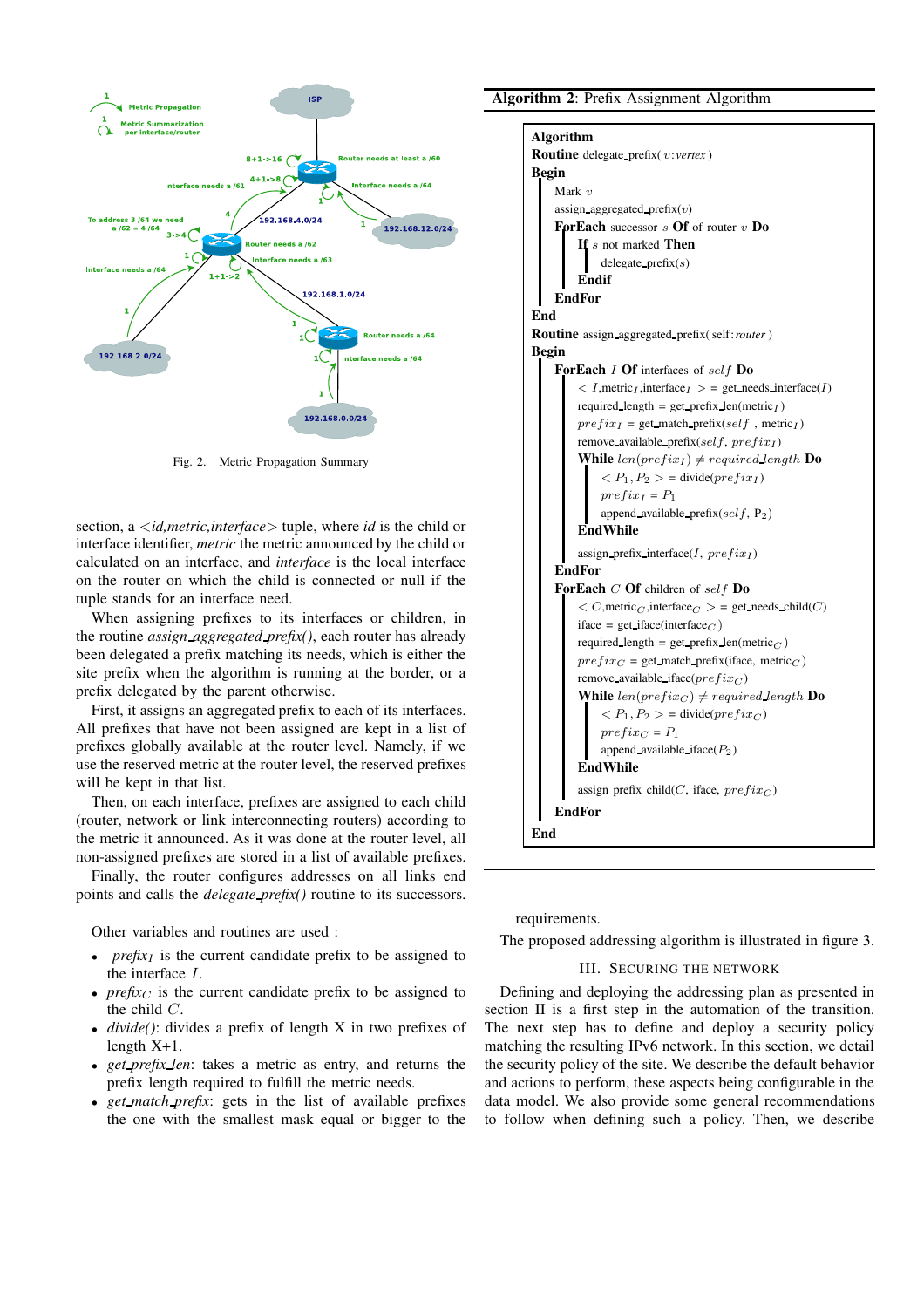

Fig. 3. Addressing Algorithm Summary

some global variables that can be used in both site and subnet levels. Then, we present some site-specific aspects (at the interconnection with the ISP) or to a subnet, before detailing the policy to be applied.

#### *A. General recommendations*

In this section, we highlight the general recommendations that should be considered when defining the site global policy:

- All firewalls deployed are stateful firewalls.
- All firewalls deployed have strict Reverse Path Filtering (RPF) enabled.
- Their default policy is to drop all inbound packets that do not match explicit pinholes.
- The outbound default policy can be DROP if the traffic is restricted or ACCEPT if it is unrestricted. If the outbound traffic is restricted, some pinholes need to be defined to allow the desired services to successfully bypass the filtering.
- The pinholes are as restrictive and detailed as possible.
- The minimum default set of permitted services, if the outbound traffic is restricted, are HTTP(S), SSH and FTP.
- If a packet is filtered, the firewall should send an ICMPv6 Destination Unreachable (Administratively Prohibited).
- If a DMZ is present with a DNS server, name resolution is permitted toward the server in that subnet; otherwise it is allowed toward the Internet.
- All Neighbor Discovery Protocol (NDP [4]) packets with a hop limit different from 255 should be dropped.
- All packets with link local source or destination with a hop limit different from 255 should be dropped.
- When addressing the routers, it is recommended not to use an obvious sequential addressing  $(e.g. ::1, ::2, ::3...)$ . This feature can be configured within the transition engine, so that it is taken into account in the addressing plan. It is possible to use a configured sequential addressing (with a given start and increment), EUI-64 or identifiers following RFC 4941 [5].

Packet inspection and connection tracking is activated as well. As stated in RFC5382 [6], the time-out for TCP established idle connections is 7440 seconds (2 hours 04 minutes), and the transitory time-out is 0. For UDP, the idle time-out is 20 seconds. These rules will be set for inbound and outbound traffic inspection on all interfaces. For Netfilter firewalls, these operations are performed with the *state* module.

As we consider the internal network to be native IPv6, 6to4 and Teredo tunneling are prohibited. Outbound rules deny the usage of such addresses as source, and inbound filtering drops packets to such a destination, while permitting to communicate with nodes using these technologies in the Internet. Prohibiting these two technologies requires IPv4 filtering, by blocking UDP port 3544 and the resolution of teredo.ipv6.microsoft.com for Teredo or protocol 41 (IPv6 in IPv4 encapsulation) for 6to4. This can be bypassed by using 6to4 relays within the site. RFC 3964 [7] contains useful information on how to counter this kind of threat.

To simplify the definition of the security policy, we proposed a set of aliases that may be used to identify the source or destination of the filtering rules:

- *internal*: All global or ULA prefixes deployed within the site
- *local*: Only ULA prefixes deployed within the site
- *external*: Global prefixes from partners and providers to allow access to specific services or hosts for business related communications
- *management*: Allowed to perform management operations
- *any*: The default when nothing is specified

These aliases are lists of prefixes and/or hosts that match the description. They can be used for the site global policy or for subnet policies.

In our model, ACLs are set on all firewalls for both inbound and outbound traffic on all interfaces. Thus each interface *IFACE* will have 2 ACLs called *IFACE-IN* and *IFACE-OUT*.

For example, in figure 4, the interface *Gi0/0* has two ACLs defined: *Gi0/0-in* and *Gi0/0-out*. The direction of the inbound and outbound traffic is inverted between the upstream and the other interfaces. In this example, on the upstream interface, outbound traffic is going out on *Gi0/0*, whereas on *Gi0/1* it is coming in.

#### *B. Site-ISP interconnection: bogon prefixes filtering*

Protecting the network with traffic filtering is not sufficient. The announces received by the routing neighbors must be filtered as well to protect against advertisement of deprecated or bogus prefixes. This operation is called Bogon Prefixes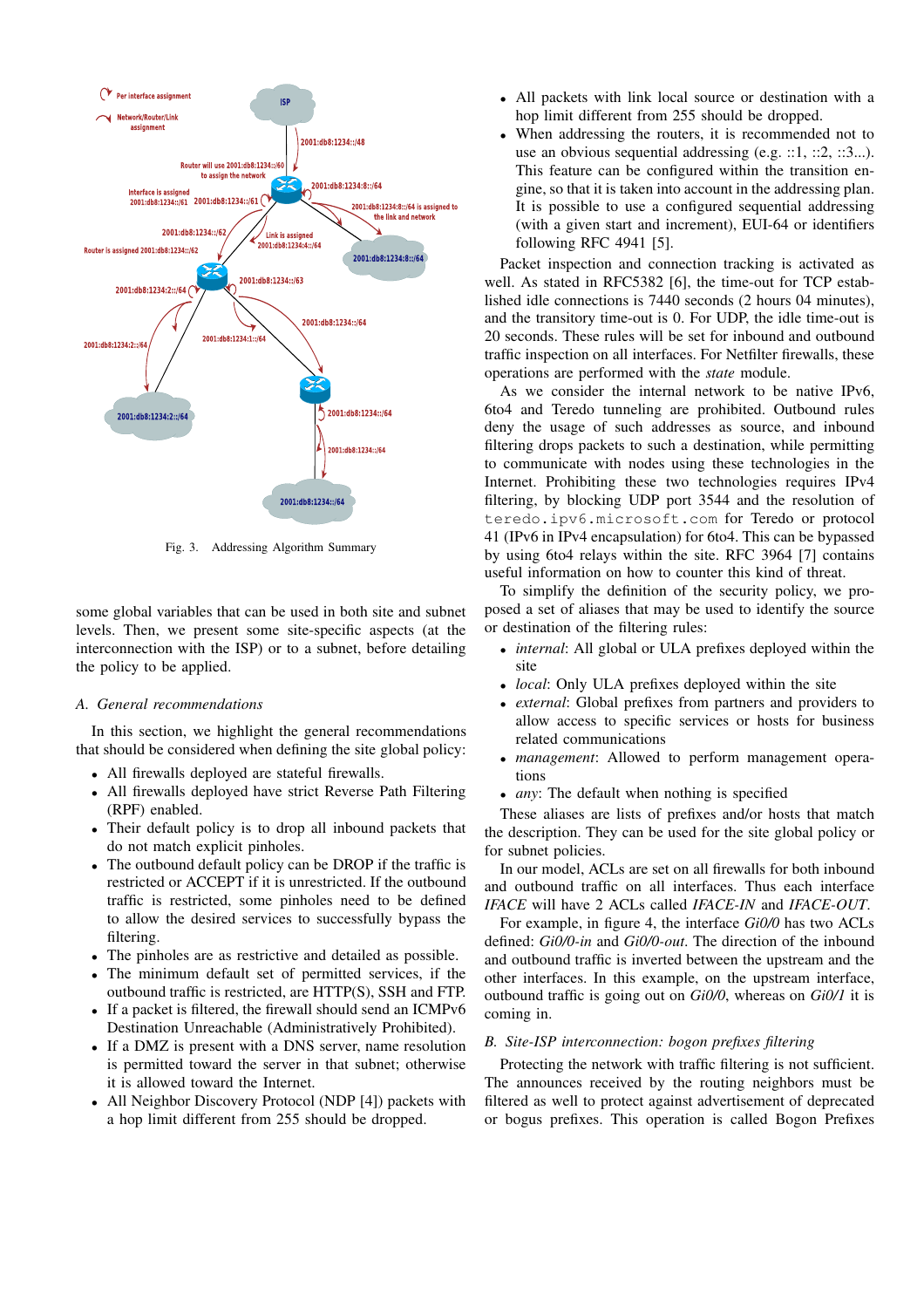

Fig. 4. ACLs Naming

Filtering, and should be enabled for all inbound and outbound routing protocol updates.

We identified the following prefixes that should be filtered in both the inbound and outbound prefix-list (presented in Cisco filtering terminology):

- $::/8$  le 128: IPv4 Compatible and Mapped addresses  $<sup>1</sup>$ </sup>
- *fe00::/9 le 128*: Link and Site Local Addresses
- *fc00::/7 le 128*: Unique Local Addresses
- *ff00::/8 le 128*: Multicast Addresses
- *2001:db8::/32 le 128*: Document Addresses
- *3ffe::/16 le 128*: 6Bone Addresses
- *2001:10::/28 le 128*: ORCHID

Teredo and 6to4 are special cases. The prefix used for these tunneling mechanisms should be accepted, to enable traffic sent to these hosts, but shorter prefixes should be dropped:

- *Teredo*: permit 2001::/32 deny 2001::/32 le 128
- *6to4*: permit 2002::/16 deny 2002::/16 le 128

Finally, the prefixes assigned to the site should be filtered as well. At the inter-connection with the ISP, the prefix must be filtered for inbound announces: *deny*  $P_{Site}$  le 128. Inside the network, inbound announces of the site prefix must be accepted, to allow routing between the site subnets: *permit*  $P_{Site}$  *le 64*. For outbound announces, at the site-ISP interconnection, we permit the site prefix (*permit*  $P_{Site}$ ), and within the site, each router is allowed to advertise the prefix it routes: *permit*  $P_{Router}$ .

To express the prefixes that are valid, we defined two mode of bogon filtering:

- *relaxed*: permit 2000::/3 le 48; does not require regular update, at least not until all 2000::/3 have been assigned to the Regional Internet Registries (RIRs)
- *strict*: explicitly permit only prefixes assigned to the RIRs

by the IANA  $2$ ; requires an update when a new prefix is assigned (last prefix assigned the 13th of May 2008)

By default, the relaxed mode is set.

It is possible to specify in the configuration whether the router should accept announces containing the default route. This may be useful in some cases within the site. By default, even if this feature is activated, it is not set on the interconnection between the site and the ISP.

In all cases, the default rule is to deny everything that has not been explicitly permitted: deny ::/0 le 128.

#### *C. Subnet templates*

Subnets can have different roles in the network. Based on these roles, different filtering rules or behaviors are expected, which are expressed by the following templates:

- *DMZ*: Stateful firewall, deny as default policy for inbound and outbound traffic, pinholes to allow traffic
- *IPv4 NAT*: Stateful firewall, deny as inbound default policy with pinholes to allow traffic, outbound default policy of accept
- *Local*: no Internet access, all non-ULA prefixes are explicitly filtered, limit source and destination addresses of the packets to the internal alias

IPv4 NAT means that the IPv4 subnet migrated to IPv6 was using this technology. In this case, we want to keep the basic security implied by the address translation. Here, we also recommend the usage of Privacy Extensions [5] for that subnet, but as it is host-oriented and does not require any configuration at the network level, we can not do it automatically. Other benefits of NAT can be achieved as stated in RFC4864 [8], but they are hard to automate, and we are not convinced that these benefits are really required in such a case.

For other types of subnets, we do not recommend the usage of Privacy Extensions, and in particular the temporary addresses, as it makes the monitoring and local tracking of hosts complex, even if the benefits at a larger scale have been proven.

Some tools such as NDPMon  $3$  can help to locally resolve this problem of host tracking if the usage of Privacy Extensions is desired.

A *Local* subnet is restricted to traffic from and to the site. So, all traffic to/from this subnet is denied at the interconnection between the site and the ISP. It is possible to specify whether the inbound traffic has to be filtered. If it is, the only services that are accessible are the ones that generate pinholes. Such a pinhole is propagated within the site.

Mechanisms such as NAT66 [9] or other IPv6 NAT proposals can be of some interest if they reached the standard status and could be added as another template here, and handled as another constraint in the addressing algorithm.

Of course, it is also possible to define a different policy for a subnet by setting the different parameters explicitly.

<sup>&</sup>lt;sup>1</sup>le /128 specifies that the range of prefix lengths that must be matched is from the prefix length argument (/8) to 128

 $^{2}$ http://www.iana.org/assignments/

ipv6-unicast-address-assignments/

<sup>3</sup>http://ndpmon.sf.net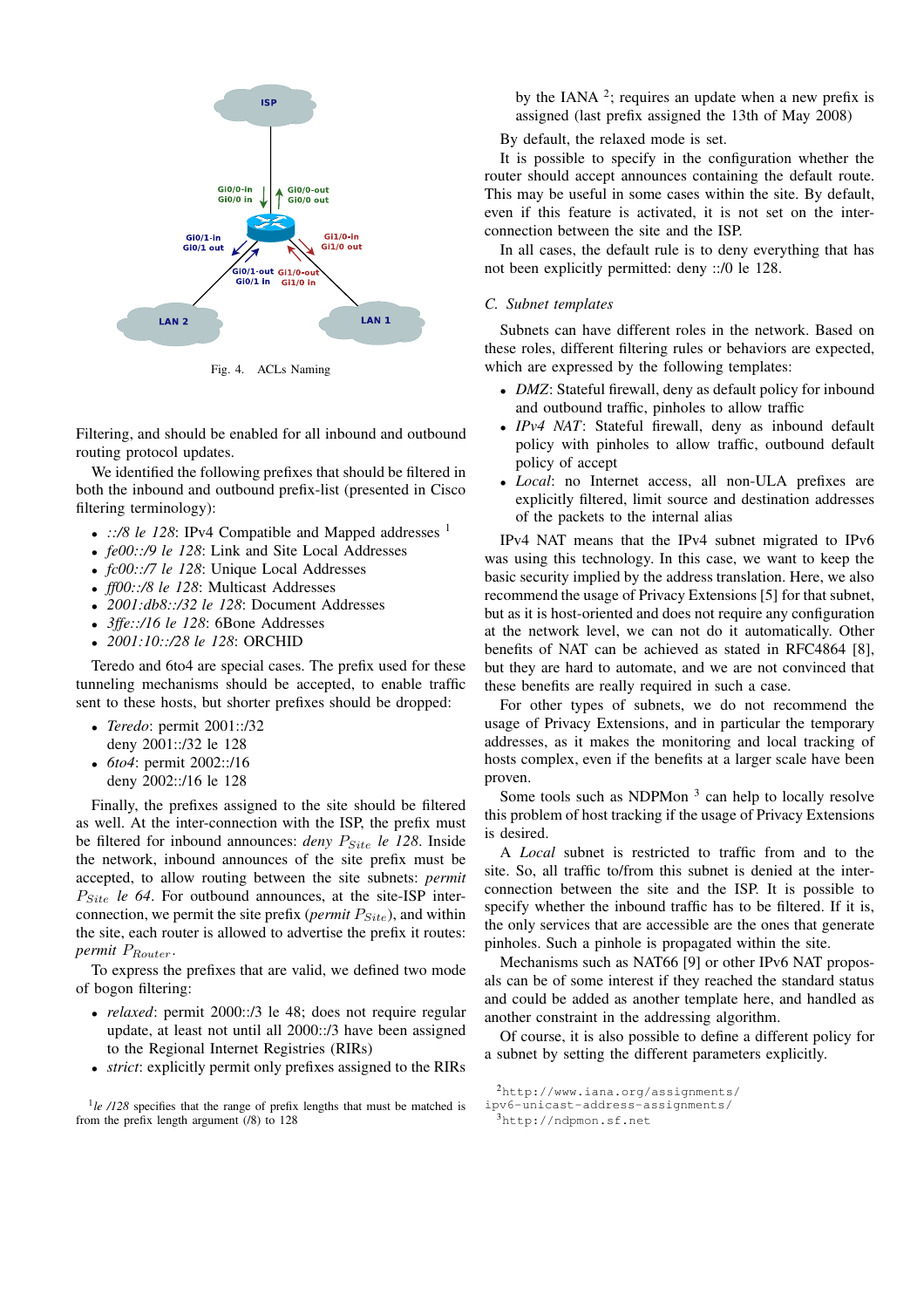#### *D. Generic rules*

In this section, we define the default filtering rules that should be applied on the border and on each internal firewall. These rules are set in all inbound or outbound ACLs defined in figure 4.

As it has been done for the routing advertisements, we must filter the bogon and deprecated prefixes in the packets themselves (e.g. IPv4 Compatible and Mapped addresses, Site Local addresses...). Moreover, as stated in RFC 5095 [10], an IPv6 packet with Routing Header 0 should be dropped, and other types should be accepted. Traffic from the site to the Internet needs to be specifically permitted, and restricted to the site's prefix as source only. In the same way, traffic from the Internet to the site must be limited to the site's prefix as destination, and dropped if a packet coming from the Internet has the site prefix as source. Reverse Path Filtering must be activated on all interfaces and explicit filtering rules should be set as well.

ICMPv6 packets are filtered as defined in RFC 4890's [11] *relaxed* mode. In *strict* mode, more restrictive filtering is required to protect against the discovery of the internal topology (e.g. echo requests and replies would be denied from the Internet). NDP messages RA/RS and NA/NS are also allowed with FF02::/16 as destination. This permits to receive messages multicasted to the all-nodes, all-routers... addresses. NDP NS with undefined source is accepted as well in input in the scope of the DAD procedure. This rule must be set before the anti-spoofing rules which deny the usage of the undefined address.

Packets with a multicast address as source should be dropped in any case. Moreover, special attention must be brought to the scope of the packets: no packet must be forwarded beyond its scope. To match this rule, four scenarios must be considered. At the site boundaries, only multicast packets which have a multicast destination with global scope should be forwarded. Within the site, only packet with global, site and organization scopes must be forwarded. Packets directed to the firewall itself must be accepted from any source for global scoped packets, from a prefix deployed within the site for site and organization scopes, and from an on-link prefix for the link local scope. Finally, packets emitted by the firewall are allowed to any multicast scope as long as it issued with a source address corresponding to an address set on the outgoing interface.

Incoming traffic to the firewall should be strictly restricted. Besides ICMPv6, bogus and multicast filtering already presented , all traffic should be dropped. The only traffic that should be permitted is management traffic. This includes SNMP, NTP, Telnet or SSH for remote configuration, FTP or TFTP for configuration up/download, .... This traffic should be restricted to explicit IPv6 addresses, i.e. addresses of the hosts belonging to the management plane (prefer the usage of Unique Local Addresses - ULA [12] if available). Special attention must be brought to the routing protocol used, and rules may be set accordingly, to avoid dropping packet used for internal or external routing.

Finally, we introduced the notion of blacklist, allowing the

administrator to define a set of hosts or prefixes that are not allowed to communicate with the nodes within the site.

#### *E. Pinholes*

All the firewalls we deploy are stateful. This implies that we need to explicitly open pinholes to allow access to the services within the site or a subnet of it. These pinholes create rules as detailed as possible that permit some traffic to pass the firewall.

The pinholes can be set in input (e.g. to access a WEB server in the DMZ), in output if it is restricted (e.g. permit host within a NAT subnet to surf on the Internet), or both (e.g. a DNS server in the DMZ must be accessible from the internal network, but also needs to join other DNS servers in the Internet for recursion). Other pinholes are by default restricted to the management alias (e.g. SSH access to the servers in the DMZ). They can be expressed via service aliases or via explicit rules.

An alias consists in a couple composed of the name of the service and the host or prefix to use as destination. If the service runs on another port than the default one, it can be specified. Moreover, the access can be restricted to a given set of sources (hosts, prefixes or aliases), the default being any. We defined rules for the following aliases: SSH, HTTP(S), NTP, DNS, SMTP(S), POP3(S), IMAP(S), Windows Shares, NFS, FTP, SNMP, SCTP, DCCP, IPSec (AH+ESP). The definition of DNS differs from the other aliases, because we need to allow recursion over the Internet. We must thus specify a primary and eventually a secondary server for which the recursion will be permitted. Moreover, we do not consider here the security that should be performed on the server itself, e.g. disabling recursion for the DNS server if the request is issued by an external node.

However, it is impossible to have default aliases for all possible services. Therefore we allow the definition of custom rules, by using a generic representation of firewall rules that we defined. This generic representation allows to express in XML format all the rules that need to be deployed in this particular case, and in most of the real scenarios that one can encounter in SME networks.

As we have several firewalls in our network, the consistency of the security policy between them is important and will require special attention. If the usage of the common bogon and ICMPv6 filtering will ensure part of the consistency, the pinholes are more challenging. We have to propagate the pinholes on all firewall on the path to the border.

#### IV. IMPLEMENTATION AND EVALUATION

All the algorithms have been implemented in an integrated environment called 6Tea. The framework is fully implemented in Python and offers the transition service both as a standalone tool and remotely through a convenient web service. All components are available under the GPLv2 license in the INRIA forge<sup>4</sup>.

The environment comprises two main components : a transition engine and a security engine. The transition engine

<sup>4</sup>https://gforge.inria.fr/projects/v4-to-v6/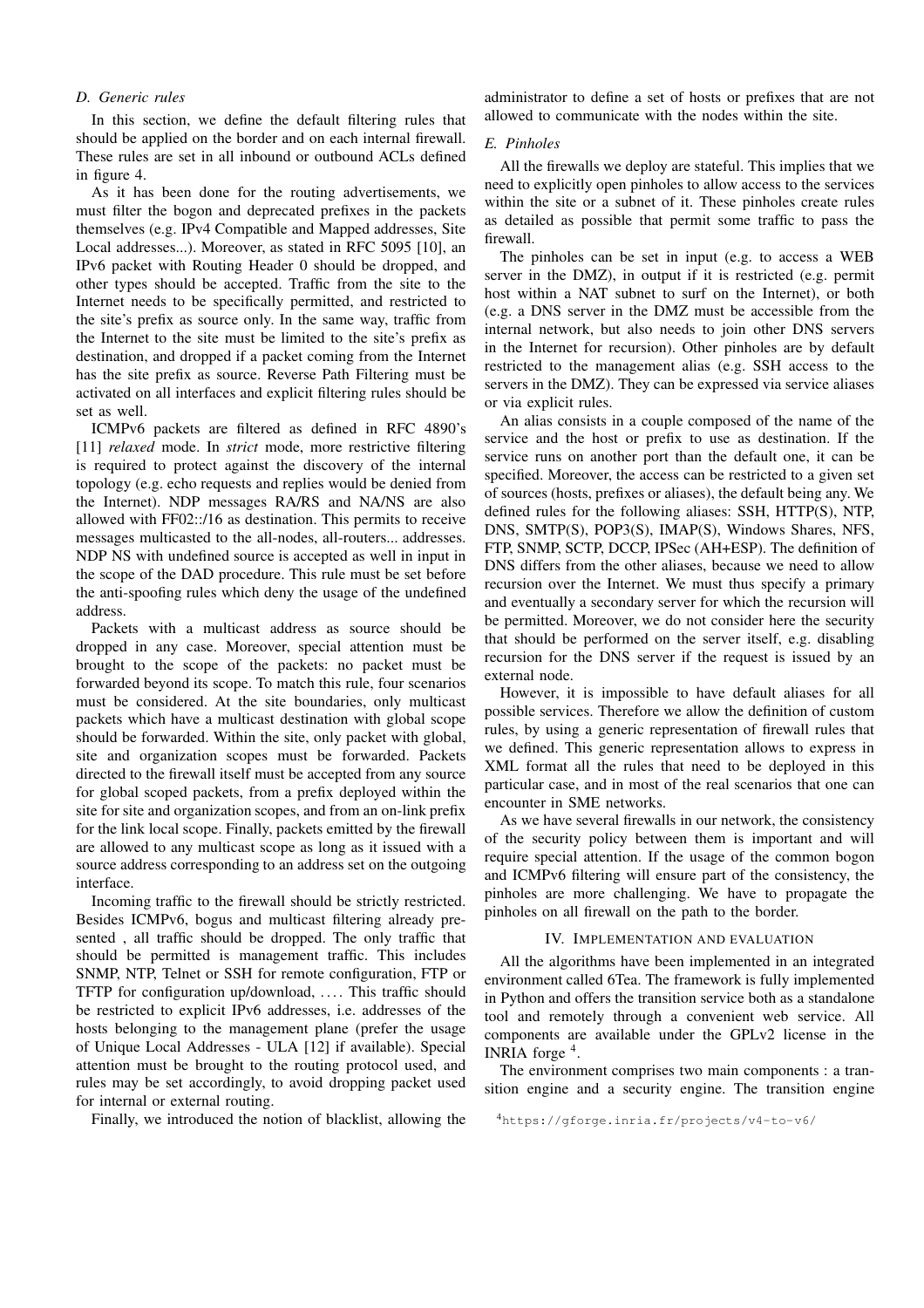provides the generation and configuration of the addressing plan while the security engine handles the filtering aspects. Both engines work together over the whole transition process.

#### *A. Transition and security engines*

The transition engine takes as input a network model. In 6Tea, the network model is expressed in the Dot language from the Graphviz framework  $5$ . The advantage of this framework, is that it allows to represent the network with many characteristics, easily generate a graphical view exploitable in WEB or GUI interfaces, and the language itself is really easy. The DOT file is parsed using the Boost Graph Lib<sup>6</sup> and its Python bindings<sup>7</sup>, and Python objects are generated accordingly. This library includes several algorithms, especially for shortest path calculation. In our implementation, we chose to use the Bellman-Ford algorithm.

Alongside the DOT representation, the program uses an XML file as input, to gather the necessary information about the network. This file contains all the information needed on the network devices, subnets, and how the administrator wants the new IPv6 network to behave in terms of addressing. This file also allows to tune the execution of the security engine by configuring various constraints (exclude and force prefixes, links end points addressing...), and give the information missing in the DOT file (site BGP AS and neighbors, do we write the configuration in the devices memory or is it a test deployment on a testbed ?). It also details the information about the routers interfaces (ID, IPv4 and MAC addresses, existing IPv6 addresses or prefixes assigned in an earlier execution of the engine...), the routing protocol they use, their type (Cisco or Quagga), and permits to set constraints at the router level (force prefixes, force predecessor). Finally, as for the routers, it gives more detailed information about the networks.

The security engine works in cooperation with the transition engine, as information about the network graph is required. The security policy to apply is defined in another XML file which contains parameters to tune all the rules presented in section III. All the defined services aliases have been implemented by sub-classing a generic template. These aliases are dynamically loaded by the tool at runtime, which enables the definition of custom aliases by the administrator without modification of the engine itself.

Network devices (routers and firewalls) can be configured via Telnet or SSH to deploy the proposed addressing and security plans on the network.

6Tea produces a DOT/XML pair of files describing the generated addressing plan which follows the same schema than the files used as input. For each firewall identified and configured by the security engine, 6Tea generates their configuration via a generic XML firewall representation plus a dedicated configuration in their respecting configuration language (ip6tables scripts for Netfilter or CLI for Cisco devices).

Two versions of the framework are available: an offline version with a GTK graphical user interface (GUI) and an online version. The online version will be hosted on a dedicated server, and a user will be able to use or test the tool by uploading the configuration files on the server and running the engine directly on the server. For privacy issues, the files will be stored only for a short amount of time.

#### *B. Experimentations*

6Tea has been validated experimentally on several of our testbeds, the one illsutrated here being composed of three Quagga (*chocolat*, *kran* and *luffy*) and two Cisco (*kunu* and *garou*) routers and seven subnets, as shown in figure 5.



Fig. 5. Testbed - Initial network

We ran the tool on 19 different scenarios covering the different constraints addressed in the study. These scenarios consider the different constraints addressed in the study: force a prefix on a link/subtree/router, exclude prefixes from the addressing plan, different cases of multihoming (at subnet or site level) introducing loops in the routing infrastructure, end points addressing and os on. Other scenarios were mixing different constraints. All the scenarios testbed are shipped with the tool itself in order to show how they are configured and permit to replay them.

If we consider the simple case of a tree-like topology as represented in figure 5, and deploy the IPv6 prefix *2001:db8:1234::/48*, we obtain the IPv6 addressing plan shown in figure 6.

We applied a basic security policy on the site where *LAN1* is marked as a DMZ, *LAN5* as NAT and *LAN4* as local. We opened few pinholes (HTTP to the DMZ, Telnet to the whole site and SSH limited to the management alias to the NAT and local subnets). The routers *chocolat*, *luffy* and *garou* have been identified as firewalls and configured as such. The output consists in 1000 rules for *chocolat*, 675 rules for *luffy* and 447 rules for *garou*. Netfilter firewalls have more rules than Cisco firewalls as ip6tables handles packet directed to or emitted by the firewall itself in separated INPUT and OUTPUT chains in which the common rules defined in section III-D are

<sup>5</sup>http://www.graphviz.org

<sup>6</sup>http://www.boost.org/libs/graph/doc/index.html

<sup>7</sup>http://www.osl.iu.edu/˜dgregor/bgl-python/